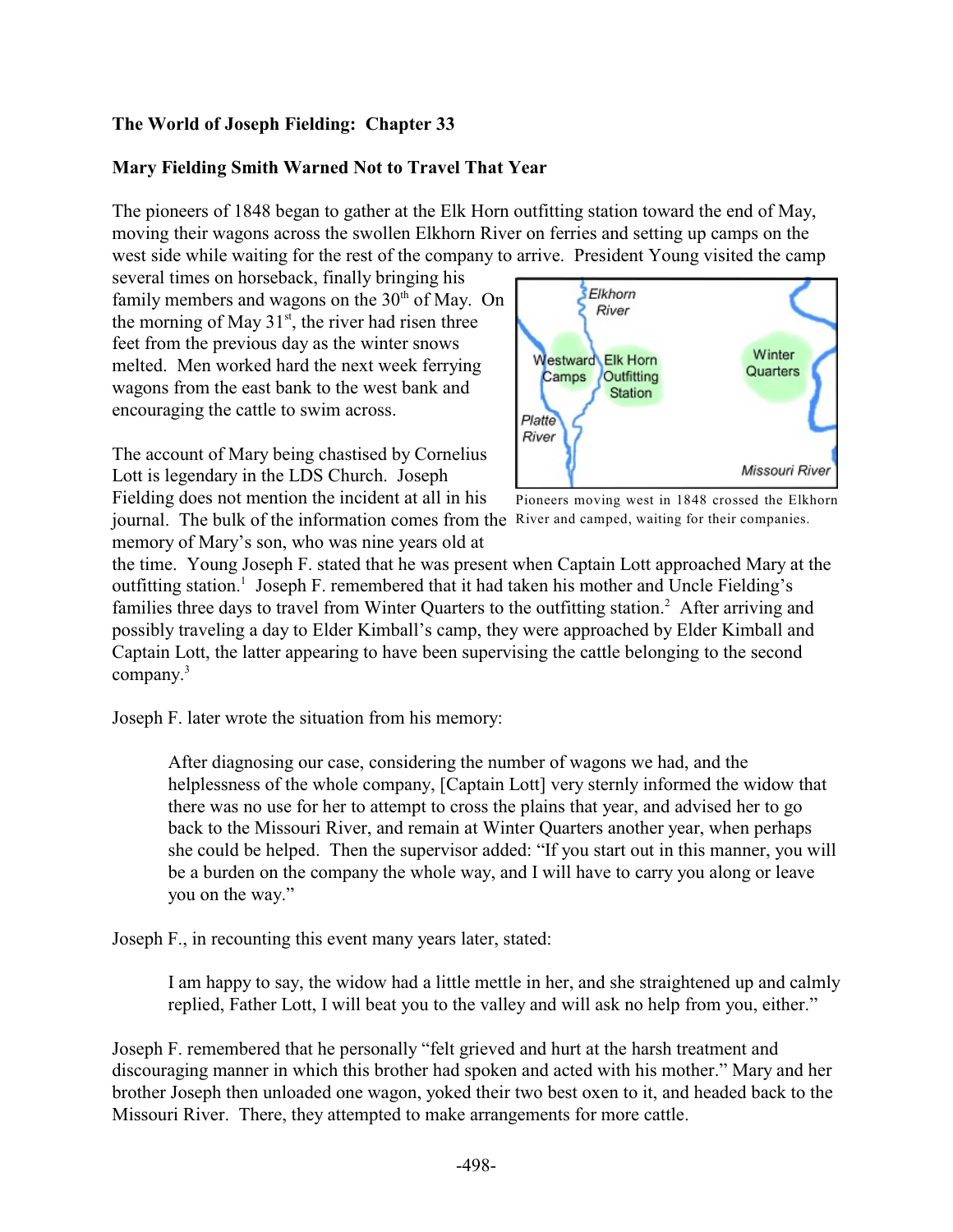On Friday, June  $2<sup>nd</sup>$ , Elder Kimball sent Howard Egan back to Winter Quarters to take care of some Church business. He took with him two of his teams for the use of Mary Smith, and was asked to "urge [her] to come as speedily as possible."<sup>4</sup>

Brother Egan had traveled to the Valley the previous summer with President Young and Elder Kimball. This year he was taking one of his wives and her children in Elder Kimball's company, and the following year he would take his second wife and her children to the Valley. Upon seeing the strength of Howard's preparation, Elder Kimball apparently felt this man could spare two teams to aid Mary Smith, and Brother Egan agreed.

Brother Egan's wife had given birth to a healthy baby boy alongside the Elkhorn River only a few days earlier, but she and the baby were well enough to make this journey. It was perhaps



Howard Egan provided 2 strong teams for Mary Fielding Smith.

with tremendous faith and gratitude, in addition to the covenant he had made in the Nauvoo Temple in 1845, that Howard Egan gave up these cattle to help Hyrum Smith's widow.<sup>5</sup>

With no mention of any of these events except Howard Egan's loan of the oxen, Joseph Fielding recorded that he and his sister were among the last to leave Winter Quarters, finally departing on the 4<sup>th</sup> of June, a Sunday, to return to the outfitting station where they knew Elder Kimball was waiting to assist them in crossing the Elkhorn River. After traveling twelve miles, they were met by Brother Egan and his oxen.

Even with the addition of these two teams, Mary Fielding Smith would, from the trail, write:

I suppose no person has made the attempt under more embarrassed circumstances than we have done. It was till very lately quite uncertain whether we could start at all, but right or wrong, we are on the way and I trust it will prove for the best.<sup>6</sup>

## **Native Americans Attack the Outfitting Station**

Elder Kimball's large company was camped on the west bank of the Elkhorn waiting for the last few families to cross the river, including Joseph Fielding and Mary Smith. Tuesday morning, June  $6<sup>th</sup>$ , before the arrival of these families later that day, Native Americans raced through the company's herd of cattle, killing one ox. Men of the camp raised the alarm and followed the intruders. Elder Kimball's oldest son, just twenty-two, was among those who gave chase to save their cattle. His horse was shot by the attackers and Brother Egan was shot in the arm. Another member of the camp was shot in the back and it was feared the wound was mortal, but he recovered. Jacob Peart, one of the earliest British converts and who happened to be traveling with President Young's company, wrote that three of the attackers were killed.

# **Two Companies Under the Direction of Brigham Young and Heber C. Kimball Depart**

Twelve hundred pioneers led by Brigham Young were divided into four large camps of hundreds as they left the Elk Horn outfitting station on June  $5<sup>th</sup>$ , 1848. Thomas Bullock, the company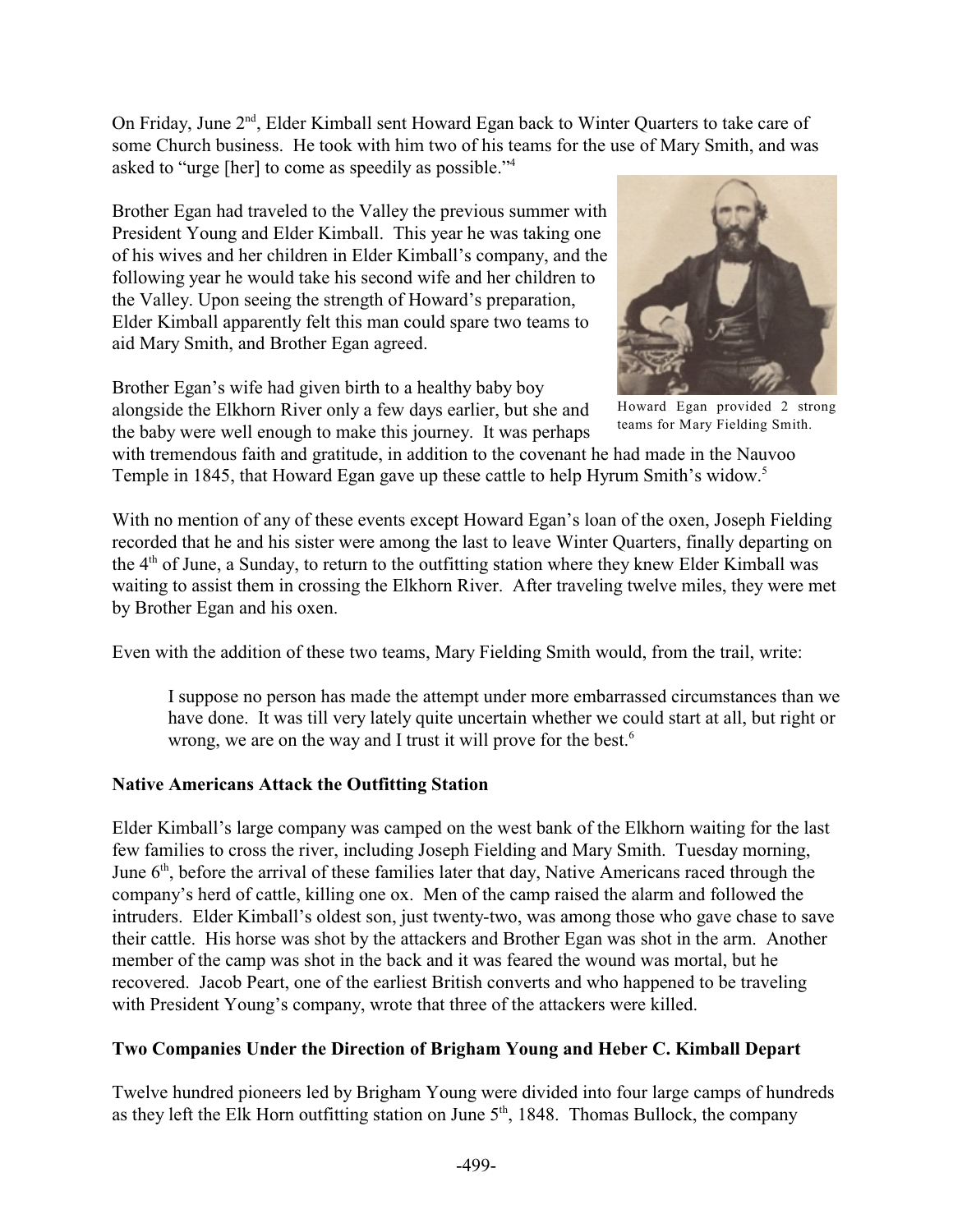clerk, wrote about Lorenzo Snow's hundred:

On the 1st day of June, Lorenzo Snow's company moved off the ground to the Liberty Pole on the Platte, in order to make room for other wagons that came pouring in from Winter Quarters. If any person enquire, "Is Mormonism down?" He ought to have been in the neighbourhood of the Elk Horn this day, and he would have seen such a host of wagons that would have satisfied him in an instant, that it lives and flourishes like a tree by a fountain of waters; he would have seen merry faces, and heard the song of rejoicing, that the day of deliverance had surely come.

Elder Kimball's pioneer company left two days later, also in four hundreds, and was formally called the Second Division.<sup>7</sup> The military terms, such as winter quarters, and dividing the pioneers into divisions and companies, would have been common terms with both the Americans and the British who were very familiar with military traditions. The intent of the military structure was to keep order.

However, there are several passages of scripture which reflect a military aspect to the Restored Gospel of Jesus Christ. Section 76 in the Doctrine and Covenants uses the word valiant, which is a military term indicating strength, bravery and heroism. In truth, the Doctrine and Covenants has many military terms. Section 109 describes a force suddenly attacking an enemy: "That thy church may come forth out of the wilderness of darkness, and shine forth fair as the moon, clear as the sun, and terrible as an army with banners." Section 105 includes the petition of the Lord to the saints, "But first let my army become very great, and let it be sanctified before me. . . ." In Section 49, the Lord uses language reminiscent of the Roman leader Vespasian, who did not send his armies out to fight alone, but traveled with them. "I am in your midst," are words which indicate the Savior is at the head of his forces.

*A Mighty Fortress Is Our God*, Martin Luther's well-known hymn, was very familiar to those who knew of the continual wars, attacks and inadequate defenses in the Napoleonic age. However, the hymns of the Restoration are filled with military terms. Elder Parley P. Pratt's hymn, *The Morning Breaks*, the first hymn in the 1985 LDS hymnal, includes the line, "Lo, Zion's standard is unfurled!" The fifth hymn in this volume is *High on the Mountain Top*. The words portray a banner being unfurled, the symbolism depicting a military flag which the troops followed. In this case the poetry depicts the banner to be the gospel truth which the Savior's faithful followers will recognize and flock to support. This imagery was not lost to the pioneers.

## **The Two Companies Leave the Outfitting Station**

Once the companies were underway, company clerk Thomas Bullock faithfully traveled through both trains making a count. President Young's company was about double the size of Elder Kimball's; together they totaled almost nineteen hundred pioneers. Interestingly, traveling amongst this large company of people was young Samuel Harrison Bailey Smith, the nine-yearold son of the prophet's deceased brother, Samuel. Between the two trains were six hundred wagons, over three thousand oxen, one hundred and thirty horses, forty mules, cows and loose cattle, six-hundred and fifty sheep, two hundred pigs and nine hundred chickens. Surprisingly, there were fifty cats which would have been carried in the wagons. Five beehives were among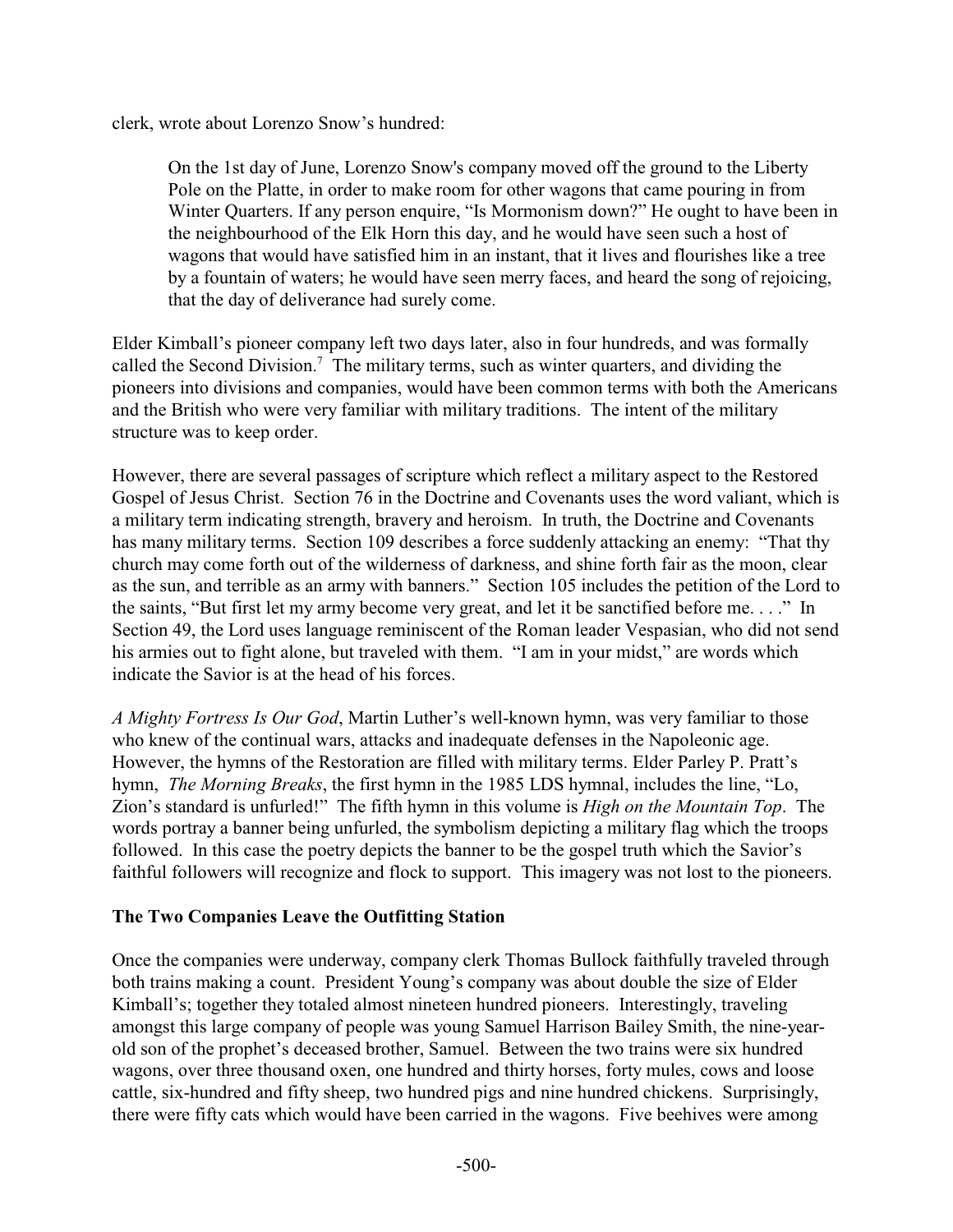the companies. One hundred and thirty dogs would have helped herd the loose cattle. Eleven doves were taken, which would have been saved for a start of several dovecotes once they reached the Great Basin. Small numbers of geese, ducks and goats also crossed the plains early that summer.

Brother Bullock's records show that there was communication between the leaders in the Salt Lake Valley and those on the plains. The travelers knew, for example, that teams would be sent to help them on their last stretch, allowing the borrowed oxen and wagons to head back to Winter Quarters to be used again the next summer. As a result, some of the loads were cached in the Rocky Mountains and retrieved later.<sup>8</sup>

Apostles Willard Richards and Amasa Lyman led a third company of five hundred across the plains that summer. While they did not leave the Elk Horn station until July, horseback riders between President Young's company and Elder Richard's company exchanged trail information and updated each other on the condition of their companies as these large bodies moved west.

Thomas Bullock's oxen pulled two wagons. One, driven by a friend, was filled with valuable Church records, which the two men carefully managed.<sup>9</sup>

### **The Company is Organized**

Once the Fielding and other families had crossed the Elkhorn, Elder Kimball's company moved west two miles along the South Platte River where they spent the night. On June  $8<sup>th</sup>$ , they traveled ten miles. After making their camp for the night, they listened to counsel from their leaders and fully organized the company. Joseph Fielding, Mary Smith and their families traveled in the hundred led by Henry Herriman. John Pack was the captain of fifty.<sup>10</sup> Cornelius Peter Lott was appointed to be a captain of the ten families which included the two Fielding siblings and their families.





John Pack had crossed the plains in 1847 with Brigham Young.

Young Joseph F.'s memories include being harassed by

Henry Herriman, one of the Seven Presidents of Seventy, led Joseph Fielding's and Mary Smith's hundred.

Brother Lott. An adult can read his account and sense concern and fear this man had for his travelers, but any trials his family had, young Joseph blamed on Captain Lott. In one account, young Joseph remembered that a woman traveling with Mary Smith had gone on ahead to travel with someone in Brigham Young's company for the day.

Captain Lott was concerned and asked that Mary's step-son John, age sixteen, go ahead on horseback and confirm that. Young Joseph knew there was no reason to worry and felt Captain Lott was being unnecessarily strict and was even putting his brother in danger.

When the woman was indeed found safe, young Joseph was smug.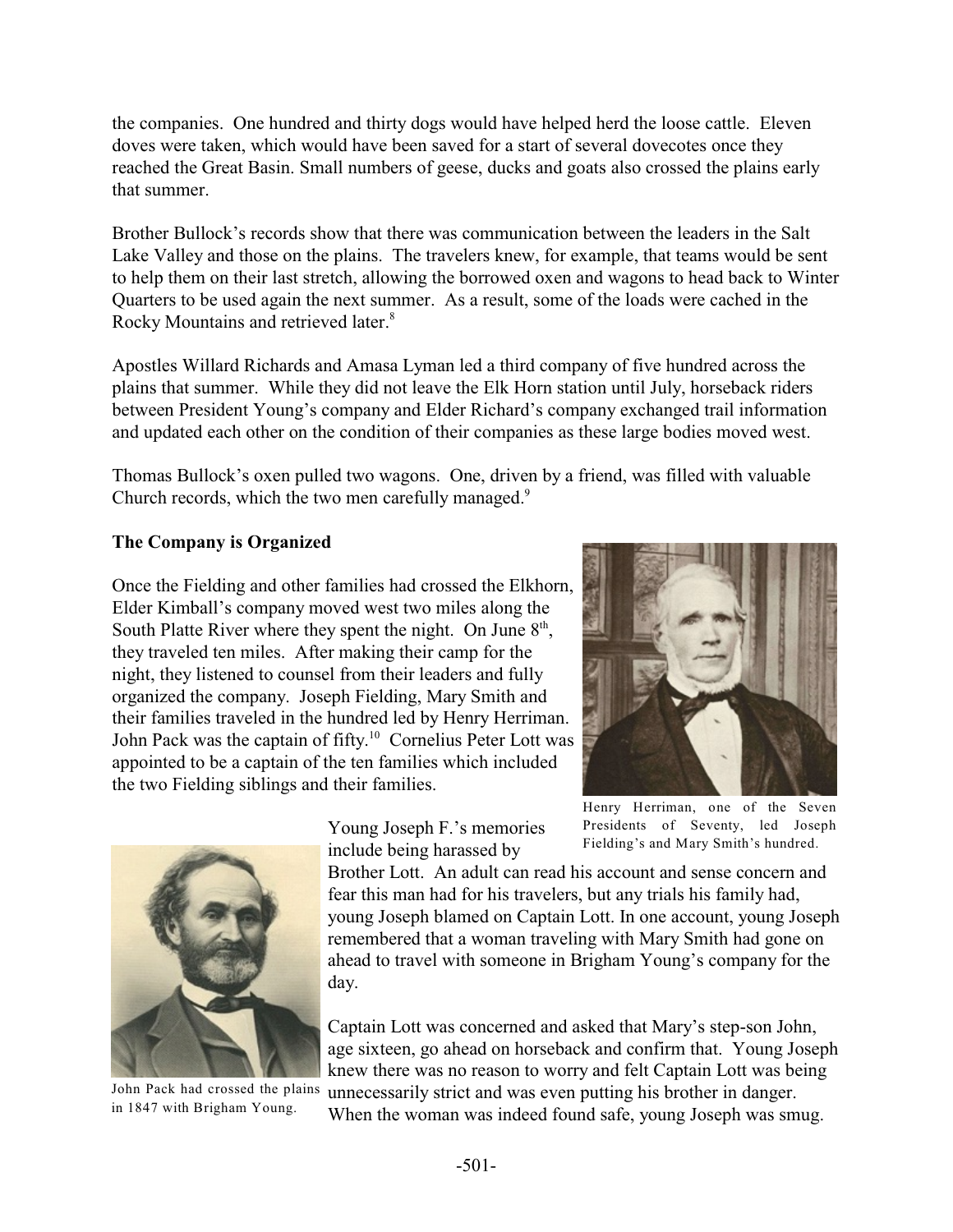Captain Lott was likely relieved.<sup>11</sup>

# **Mary Fielding Smith Drives Her Own Wagon**

William McMillan Thompson, who had been adopted by Mercy Fielding Thompson soon after his arrival in Nauvoo, was selected to be the clerk for Elder Kimball's division. Traveling with Brother Lott's company of ten with Mary Smith and Joseph Fielding, he recorded that some of their oxen began the trek west pregnant with calves, and thus were weak. He wrote that because of the shortage of teamsters, not only did Mary drive a wagon, but her twelve-year-old stepdaughter Jerusha also drove a wagon. He did not mention that young Joseph F. also drove a wagon, as this was assumed. Joseph F. later said, "I was successful in driving a team for my mother from the Elkhorn River into the Valley of the Great Salt Lake. . . . "<sup>12</sup> William wrote that when the path was a steep decline, the men would drive the wagons for the women, who weren't always strong enough to manage the teams during these dangerous stretches. Young Joseph F. was always proud of the help he gave his mother as they crossed the plains.

# **Mary Ann and Hannah Fielding Drive Their Wagons**

Young Rachel Fielding, who turned nine not long after her family departed Winter Quarters, remembered her trek across the plains throughout her life. Her faith-filled family was led by three British-born parents who had left everything for the Gospel of Jesus Christ. Joseph, age fifty-one, drove a heavy wagon with two oxen and two cows, one borrowed from his sister. Hannah, age thirty-nine, rode on the wagon seat next to her sister-wife, Mary Ann, who had left her former husband and sons in Kirtland in order to follow Brigham Young west. In the wagon were Hannah's children, Ellen, age seven, and Heber and Joseph, who turned five and three that summer. Mary Ann's daughter and namesake, age two, would have also been in the wagon. The graves of two infant sons were left behind in Winter Quarters.<sup>13</sup> Mary Ann was expecting a baby who would be born during the upcoming winter.

Although they started out weak, Joseph wrote, "We seemed to improve in our traveling, and our Cattle improved in their Condition." Rachel wrote:

I was barefooted and I walked most of the way from Winter Quarters to Salt Lake Valley; for our harness was an old one to start with, and we had not gone far on our way when the lines gave out and I had to lead the horse by the bridle. It was rather difficult sometimes on the rough roads, for the horse stepped on my heels so often they kept them sore.

The next day at the Platte River they were able to catch up with President Young's company. Joseph Fielding wrote:

It was an interesting sight to behold in the Morning, a String of Oxen, reaching from one Side of the River to the other, about a Mile, from Brigham's company coming to assist us in crossing, for the Wagons sank into the Sand, and it was hard drawing for the Cattle. So we put our Cattle to our Wagons & put an extra Team to each and got through well. It was indeed an interesting Sight. You might have taken us for two Armies encamped on either Side of the River waiting the Signal for Conflict, but how different was the Case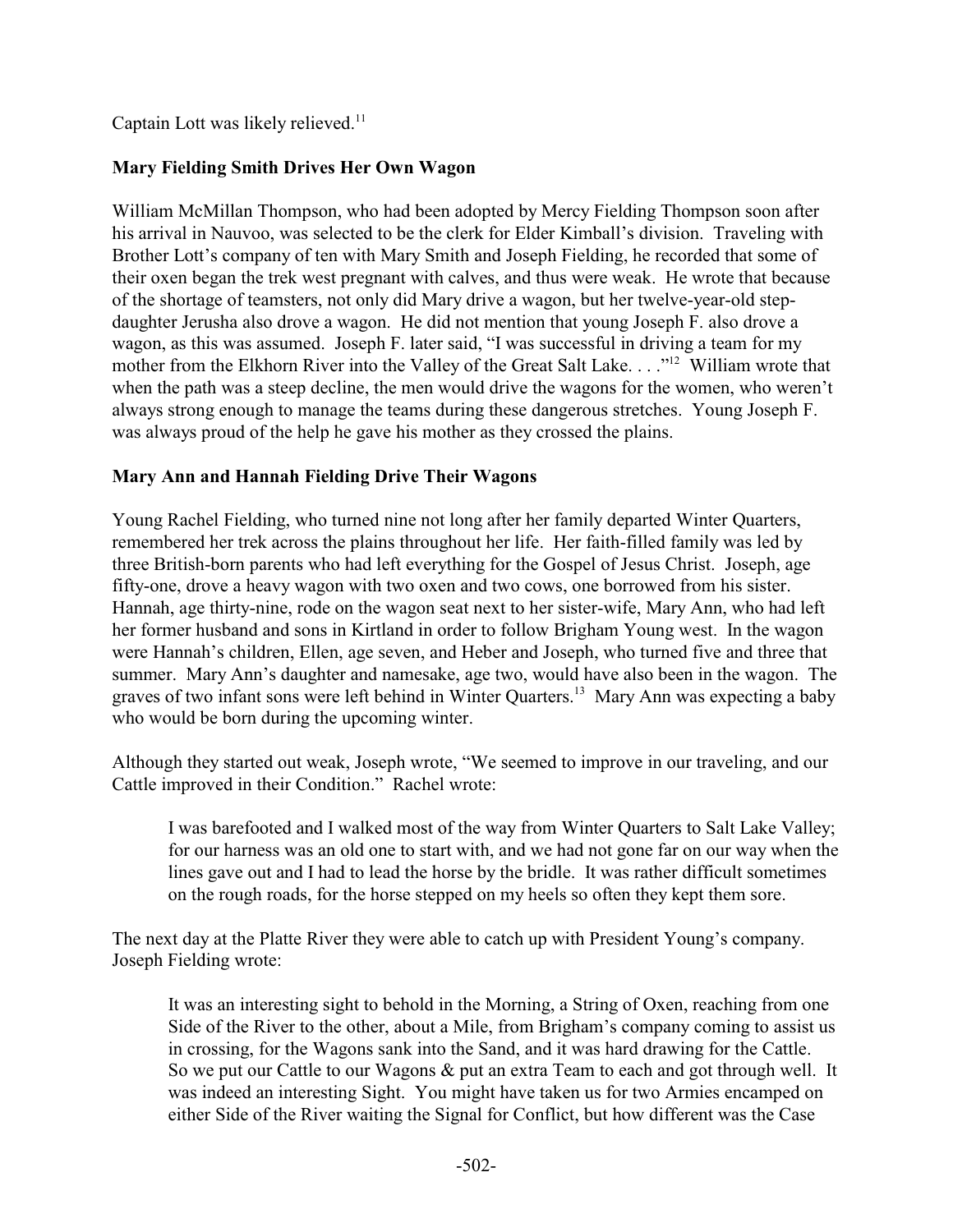when we saw almost the Whole Strength of the one wading through the River from one to 3 feet in depth to help their Friends. Here we stayed over Sunday.

The work was too difficult for Joseph to keep a journal across the plains, but the following winter in Salt Lake he wrote a few memories of their trek. He said that often the grass was thin and the companies separated into their tens to find feed for the cattle. He wrote, "Each 10 had to do the best they could."

A very interesting incident was later told by Curtis Bolton, who was a pioneer in Brigham Young's company. He had a heavy wagon and an awkward team, and his oxen would balk at every muddy place in the road. He "was fretting and worrying his cattle and his cattle were fretting and worrying him," and he "was all the time cutting, whipping and hallroing to them." One morning on a muddy trail, his wagon became stuck in mud to its hubs.

President Young spoke to Curtis, saying, "Brother Bolton, that's not the way to drive cattle. Here, let me show you." Brother Bolton reported that he handed "Brother Brigham" the whip, and "he drove and then the cattle went well enough, plowing through the mud without balking." After a mile, President Young handed back the whip and said, "This is the way you drive cattle: Carry the whip over the left shoulder and look the other way."

Brother Bolton followed the telling of that story with these words: "Now, I believe this most excellent maxim will apply to the government of families, conferences, wards, or any charge entrusted to man."<sup>14</sup>

In 1917, a year before his death, President Joseph F. Smith spoke at a gathering on Pioneer Day in Salt Lake City. At that time he shared a memory he had of his oxen which he had driven the entire way across the plains:

On September  $23<sup>rd</sup>$ , next, it will be 69 years since I drove my team into that valley. My team consisted of two pairs, or yokes, of oxen. My leaders' names were Thom and Joe– we raised them from calves, and they were both white. My wheel team were named Broad and Berry. . . .Many times while traveling sandy or rough roads, long, thirsty drives, my oxen, lowing with the heat and fatigue, I would put my arms around Thom's neck, and cry bitter tears! That was all I could do. Thom was my favorite and best and most willing and obedient servant and friend.<sup>15</sup>

Rachel, writing from her childhood memories, said:

We had many enjoyable times on the Plains as well as sad ones. Some nights we camped early, and in the evenings we had immense bonfires, and the Saints would gather around the fires and sing hymns or dance and make merry. The bigger the fire the better it seemed, and the spirit with which the hymns were sung was an inspiration. When we camped, our wagons were placed in a circle, thus forming a corral for the cattle for the night. Some nights we had to travel quite late before we found a good camping place, for in many placed the grass was scarce or else the water was scarce.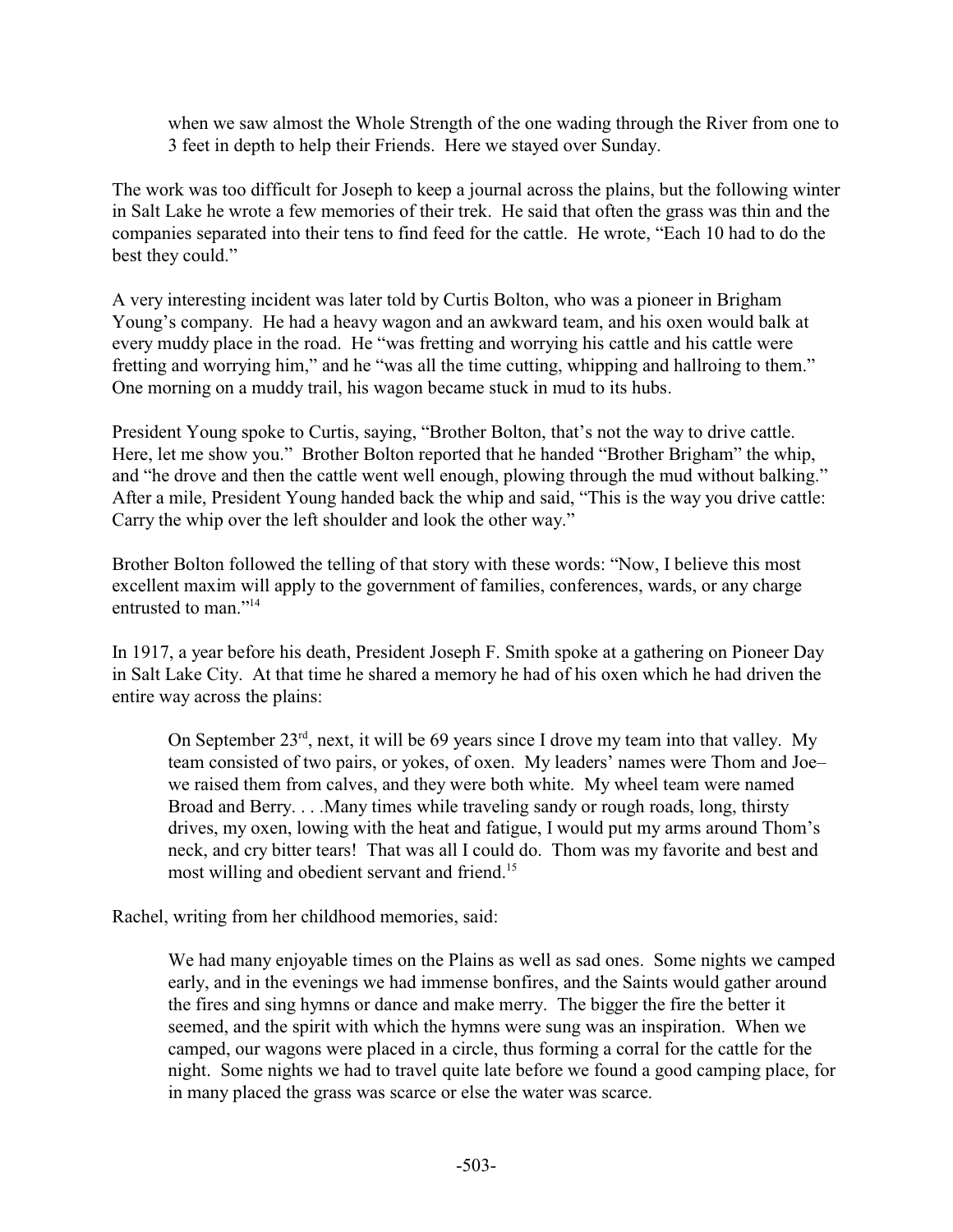Joseph Fielding was among the many pioneers who enjoyed watching the bison. He wrote:

It is wonderful to see the Buffalo and the Marks of them. For several hundred Miles the Prairie is covered with their Dung, from which one is sure there must be Thousands of them. Our Companies shot many of them; we ate freely of the Flesh and also dried great quantities and brought it on to the Valley.<sup>16</sup>

Rachel wrote:

We often saw large herds of Buffalo and then the men would kill one, so we could all have a little meat. Once we saw a large herd of deer, and I was delighted to see how nimbly they ran.

A young girl in President Young's company later wrote:

My oldest brother William killed an elk which we ate with great relish. Some of the men killed a buffalo and the train laid over and jerked the meat. Jerking consists of cutting the meat in strips, stringing it on sticks, then smoking it. This meat was not very good even when fresh, as it is very coarse-grained.<sup>17</sup>

Hannah told her descendants that when her family wanted butter, they skimmed the cream off the milk and dropped it by large spoonfuls into a can. They would then set the can in the bed of the wagon. Jarring during the day's journey was enough to churn the cream into butter for their evening meal.<sup>18</sup>

## **Unless the Lord Assists Us, We Cannot Get Through**

On July  $16<sup>th</sup>$ , 1848, as the Kimball company camped near Chimney Rock, men from the Valley with teams and wagons met the companies after traveling almost six hundred miles. Mail was carried for the pioneers, and Mary and her brother Joseph received a letter from Mercy, which has not survived. Mary stayed up late to pen a response.<sup>19</sup> Mary, the daughter of a Methodist circuit rider and raised near his green and thriving farm in England, was now used to the military



Mary Smith wrote a letter from Chimney Rock to her sister Mercy 600 miles away in Salt Lake City. The Pathfinder Reservoir is modern, created from a dam on the North Platte River.

terminology. She identified her location as the Camp of Israel, Chimney Rock and addressed the letter to her sister in the Camp of Israel, Valley of the Great Salt Lake.

Mary first mentioned that she had received oxen from the Valley which had come with the men bringing the mail. "I have just received your last letter by the hands of Brother Thomas Kirk, also one yoke of Oxen in good condition which

are very acceptable."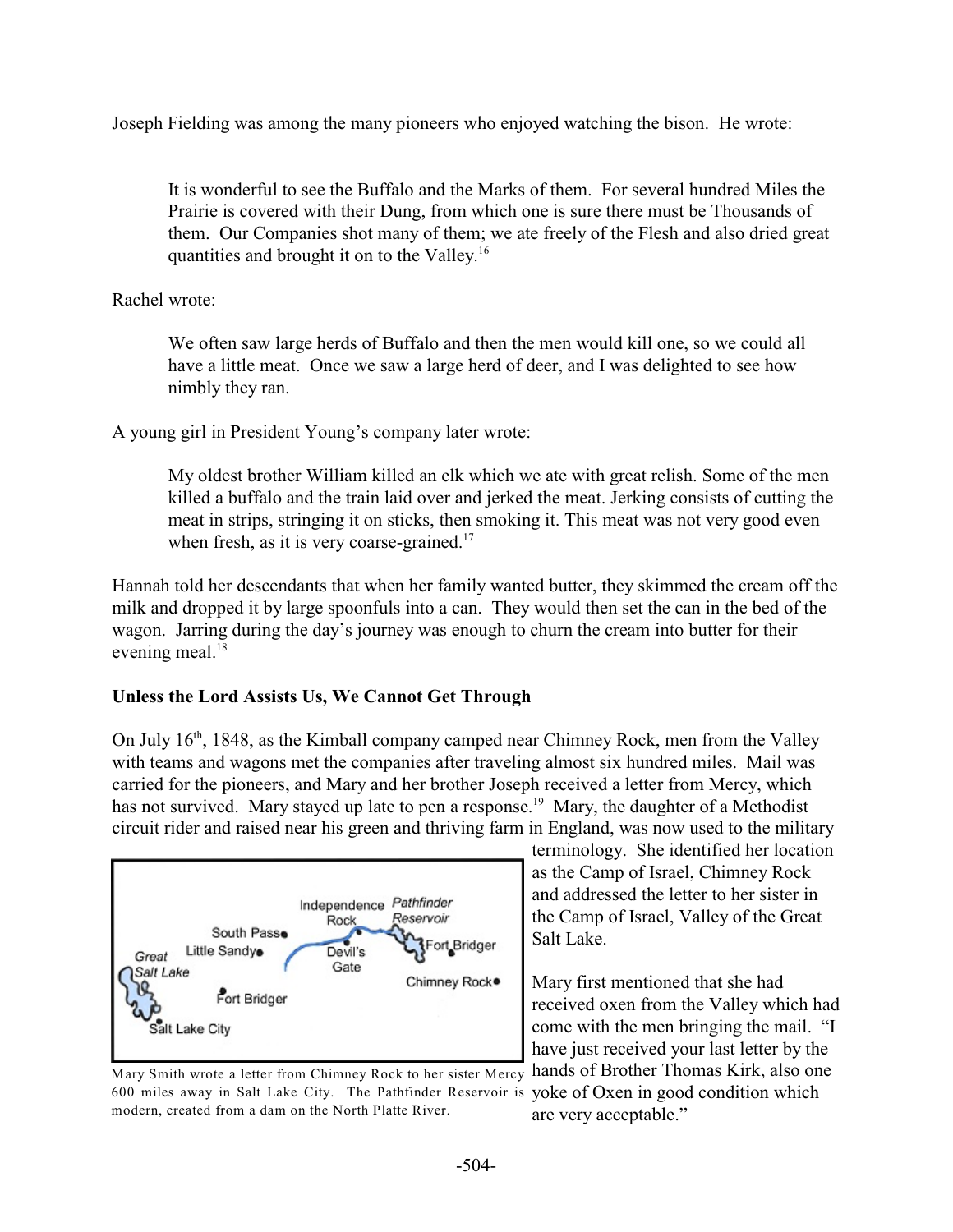Camp of Jar dear choter then are which is I belie and mo considera a ce perplexis ihou in al into the past, if the hard shares our lives here to usefal

Mary Fielding Smith wrote this letter to her sister Mercy from Chimney Rock, almost 600 miles from Salt Lake City. In this letter, Mary expresses her fears that she will not be able to complete the journey.

Mary's son Joseph F., many years later as President of the Church, praised his mother's strength, faith and tenacity in crossing the plains. Mary's Chimney Rock letter makes evident the fact that Mary had done her best to shield her significant concerns from her children. That night, Mary wrote, perhaps quietly referencing her feelings about Mercy's marriage:

I expect an express to leave this Camp tomorrow morning and [so I] take this opportunity to send a few lines to you, being the first I have had since we parted which I believe [was]13 months ago today. During this time I have received many letters and much intelligence from you, some things pleasing and many others very much to the contrary, which has helped considerably to accumulate my load of care. Sorrow and perplexity. I have the events of the long period of time all upon my mind at once. It would be useless here to enter into the past. If the Lord spares our lives till we meet we may have opportunities enough of answering on matters pertaining to the past. The present is what now concerns us and what you will feel most anxious to hear about you will perceive that notwithstanding all our discouragements.

I am truly thankful to hear that you are all well in health and I pray God most fervently to bless you all and prosper the work of your hands and I thank the Lord for his goodness to me and my Family. We have in general been blessed with good health and have all safely left Winter Quarters. That is, my own Family. I have the five Children, Sister Grinnells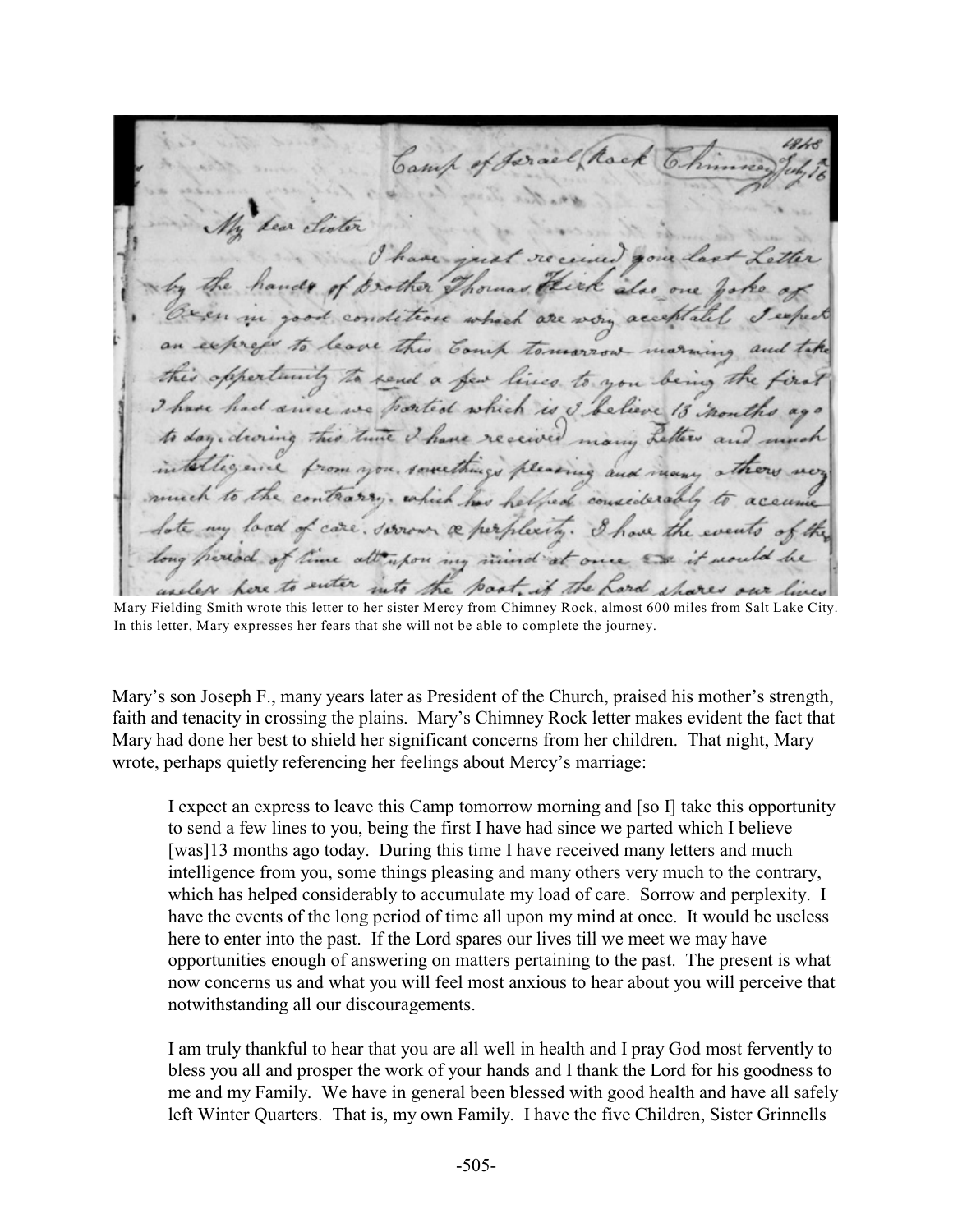& Jane with me, Brother Joel Terry is with me as a driver on condition that he has a Team back with him for his own use next spring. I have also 2 other drivers, strangers to you which makes my Family pretty large. I assure you, I have to work very hard and drive an Ox Team a great part of the time. I have one yoke of good Cattle to my large Carriage and they have thus far done well, but do not cease to pray for us. We are very short of strength and unless the Lord assists we cannot get through.

Margaret Cahoon, a pioneer in President Young's company, wrote that when they were just a few hundred miles from the Salt Lake Valley, "President Young wished the Saints to send back some of their wagons and oxen to assist the poor Saints at Winter Quarters on the journey the following season. We sent back two wagons, four yoke of oxen and two young men teamsters who had driven our wagons for us."<sup>20</sup> This was clearly Mary's concern, that her teamsters would need to leave their train at that point in order to make it safely back to Winter Quarters, and she could not move forward without them. Mary continued in her letter to Mercy:

We have 4 or 5 yoke of borrowed Cattle to be returned this fall which I fear will be impossible if they have to come through as it will be too late. Brother Terry begins to feel very uneasy as he will be under the necessity of going back to his Family before we can get through. I feel most concerned myself for I see no way to liberate him on the road and fulfil my engagements with him. He was to take all the borrowed Cattle back and a Team of mine for his own use and if it is going to be much later than we expected now you see how we are fixed.

While Joseph Fielding had done as much as he could to assist Mary, it seems that they both helped each other. Mary continued:

I have had to do much in fitting out Brother Fielding. You know his circumstances. He is with us with his two women and 5 children the two youngest are left behind amongst many others. Little Hyrum died at the age of 4 months and the next a little Boy about 5 days old. They were Both buried in one grave: more on these subjects when we see you. My poor Lame horse is also buried in Winter Quarters. He died the week before we left there, just when I wanted him most. Brother F is working my Cattle. He has nothing but 1 or 2 Cows and his old Mare. He borrowed one ox to be returned and I think some of us will have to stop by the way.

William McMillan Thompson was a tremendous aid to both Mary and Joseph:

Brother William Thompson is also with us. He has a good Team and one Wagon. His Wife and 3 Children are with him. He has two very interesting little Boys. I think you will be pleased with them. He is a good, useful young Man. He is appointed Clerk for the Camp on this journey. . . .

Mary then openly expresses her fears to Mercy:

I trust that we shall all be enabled to get through in some way or other but certainly I am at a loss to contrive a plan myself at present. I have to continue my prayer to God that he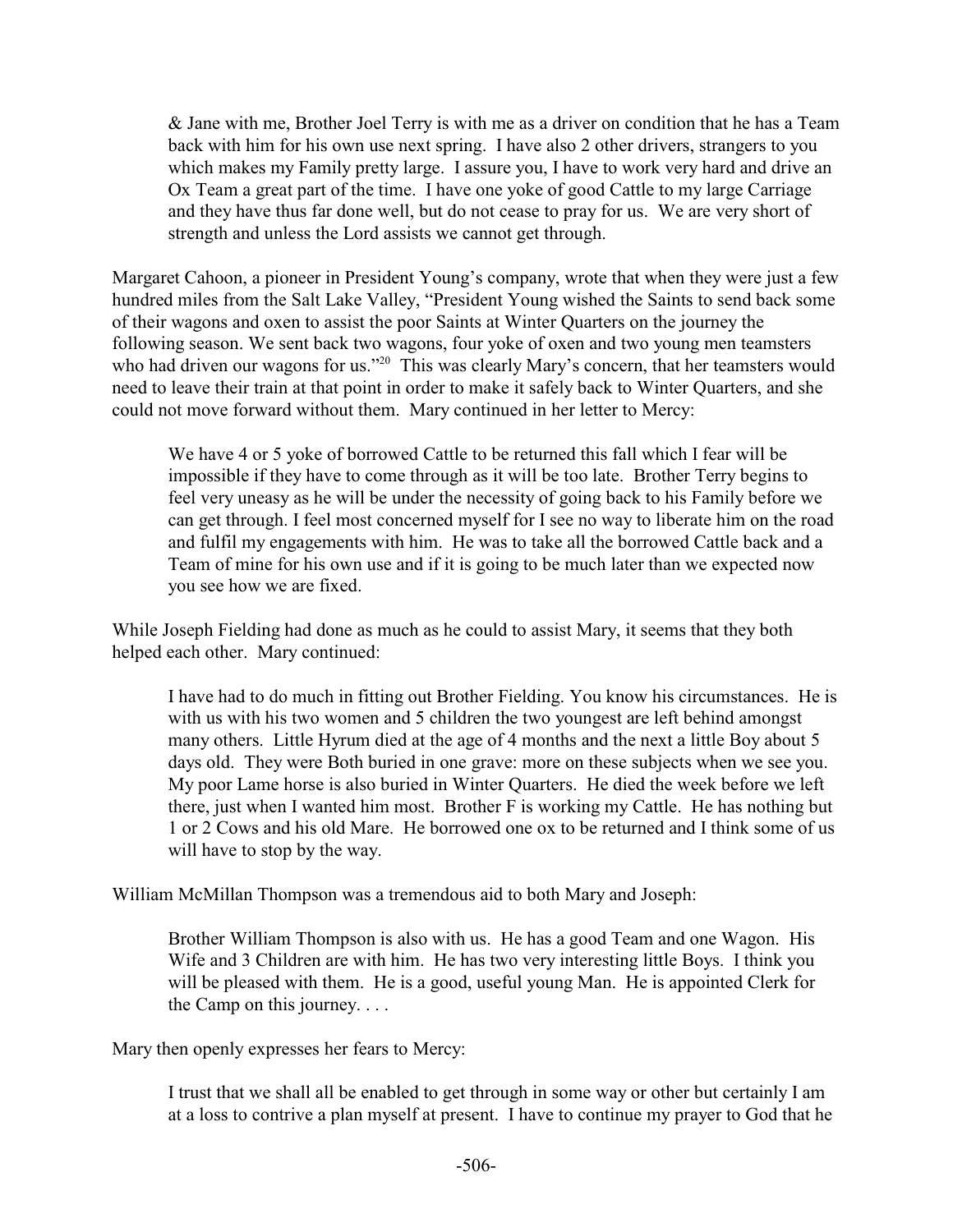will interpose in our behalf and open our way before us. I suppose if Brother Terry could start back by the middle of August he might possibly accomplish the journey back in season but he cannot do this [what was appearing to be much later] and come through.

Mary then made a gentle plea for help from Mercy:

Perhaps if a Wagon and the other Yoke of Cattle could be sent with a driver to take Terry's place. The Lord might in answer to our united prayers by some means or other do the rest. I greatly desire to get to some resting place where I can once more feel at home. If the Lord will that it should be so.

Mary's letter was written in a desperate hour. She could not have possibly imagined that her crossing of the plains in the summer of 1848 would be held as a standard of faith and perseverance for generations. Few in the Church today have any idea of how much the Lord actually did sustain her on her journey. Along with Mary's concerns of even reaching the Salt Lake Valley, she worried about the coming winter.

But what is my prospect when I reach you? If permitted to do so can I expect to sit down and rest my worn out body and mind for a little Season? No, I fear not. It appears to me that I have to meet trouble and perplexity with vexation where ever I go. I suppose I shall have to contend with evil spirits which I almost dread to encounter. May the Lord endow me with wisdom and patience that I may be enabled to govern the affairs of my Family in righteousness. I could tell you many things that would be interesting to you, but I consider it unnecessary as I hope before long to see you and as you will have an opportunity of hearing all particulars respecting our Camp &c &c from the bearers of this. I shall not take time to write on these matters. I have not much time to spare for writing.

It is now late and the Children in bed and I must rise early in the Morning to be at my Cooking. I had no Biscuits prepared for the journey and Sister Grinnells is so feeble that she cannot cook and I have nearly all to do. You speak of my buying a Cow but I assure you I have no means. If I knew certainly that the Crops would turn out well with you I should be very thankful as I could then, by selling some Corn and Meal, lighten my load and obtain more help which would be double advantage. But at present I am afraid to take any such step less there should be a failure. I have scarcely any Flour but we have from 15 to 20 Bushels of Wheat which we could not get ground and which might not be needed if the Crops do well. And may the good Lord remember in mercy in this respect. How much do I see and feel our dependence upon him?

May he bless you all in every sense of the word is my constant prayer. And also this Camp of Israel that we may be prospered through the remaining Part of our journey. And may the Lord protect the men who bring this to you that they may speedily reach you in safety. Present my best wishes and respects to Mr. Lawson and Mary Jane. I hope he will not forget the principle thing but in the midst of his labors try to remember the Lord on whom he is dependent for success. I and all the Children long to see all [of you] very much but the distance still looks great. Martha Ann often says, why they go so far every night out of the road. I think we never shall get to the Valley. She still continues to grow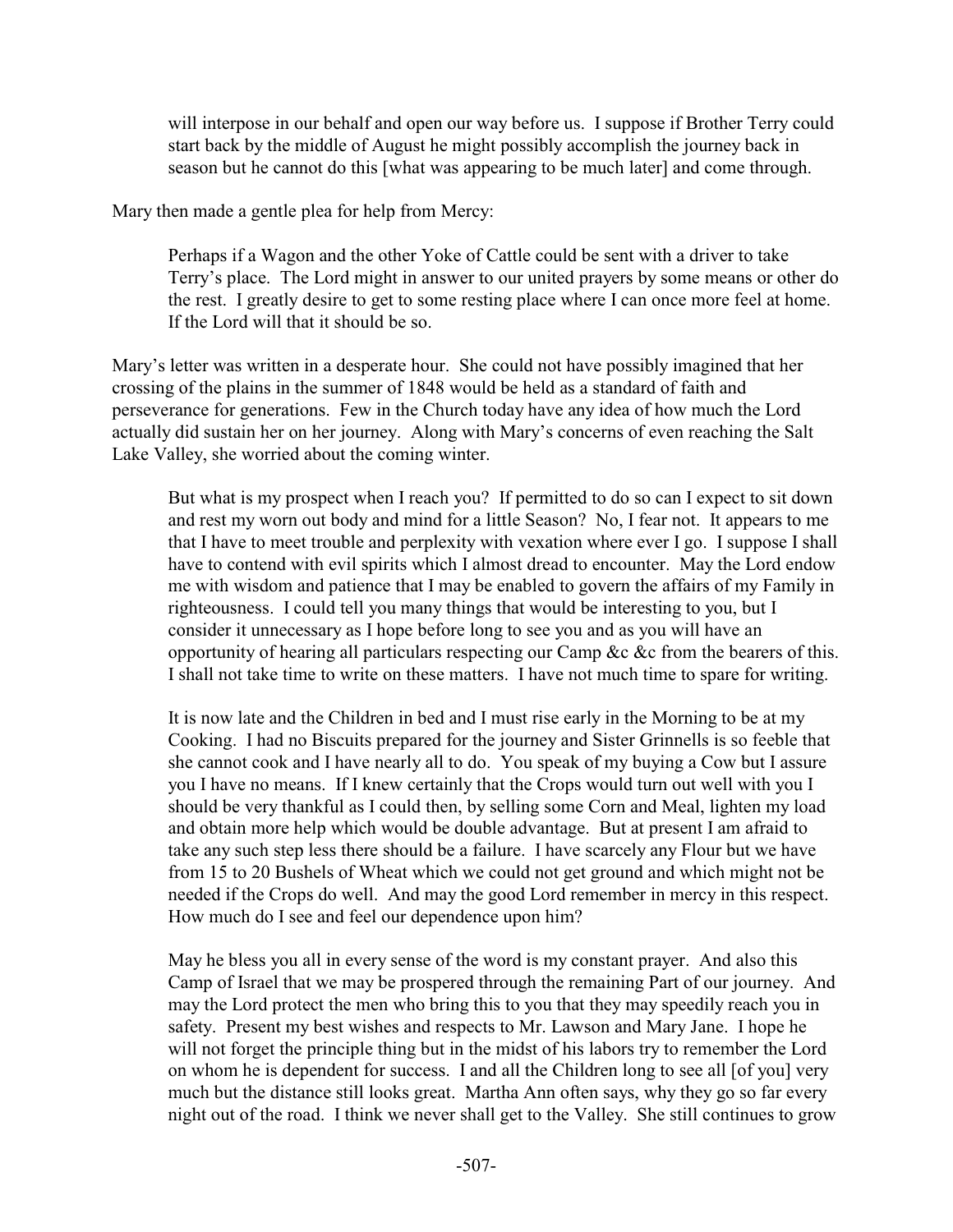fast but her appetite is very delicate. It is with the greatest difficulty I can get her to eat Corn Meal in any form. Joseph also grows fast, but thinks we travel very slowly. He appears all anxiety to get forward. He can drive a Team very well. I must now say good morning, the Guard Cries past twelve o'clock and I shall but little rest. May the Lord smile upon us and prosper us until we meet is the prayer of your affectionate sister,

Mary Smith

Mary added a touching post script:

I believe I shall leave you to correct all errors as you read along as I have not time to do it. Kiss M. J. for me and the Children.  $MF<sup>21</sup>$ .

Mary's faith, demonstrated by her actions throughout her life, is clearly evident in this letter. Of historical interest is Mary's request that Mercy extend her greetings to Mr. Lawson and Mary Jane. In this context, there is no other way to read these words except to understand that James Lawson was a member of Mercy's family.

#### **Chapter 33 Endnotes Pages 498-508:**

1.Joseph F. Smith's first person account of this incident is in his biography, Life of Joseph F. Smith, pages 147-149. President Smith wrote a letter in 1861 to his brother John stating that his keen memory and feelings over these events had required him to seek forgiveness.

2.The distance today from the Winter Quarters Temple to where I have supposed the outfitting station was is about 14 miles. Joseph Fielding and his nephew Joseph F. Smith put the distance at 25 and 27 miles, respectively. Many factors could affect this distance, including where their homes were in Winter Quarters, and where along the Elkhorn River the outfitting station was.

3. William Burton [no relation to William Walton Burton who crossed the plains in 1854] recorded that on June  $18<sup>th</sup>$ , 1848, Cornelius Lott was appointed to be the overseer of the company herd. His account is found in the Overland Trail Database. Young Joseph F. Smith clearly remembered Cornelius Lott to be the overseer of the company herd, but the events he described had to have occurred two or three weeks before this. Joseph actually never named his mother's persecutor. However, in the account told by President Smith, the man is known as "Father". Cornelius was often called "Father Lott," and I have inserted his surname.

4.The Journal History has many details about the planning and departure of President Young's and Elder Kimball's departures. The reference to Mary Smith is found under the date of 2 June 1848.

5. Joseph Fielding Diary, page 148. "We left Winter Quarters on Sunday, the  $4<sup>th</sup>$  of June, being about the last. Bro. Kimball's Company was waiting for us at the Elk Horn River, some 25 Miles. When we had got about half the distance there we received from Bro. Egan 2 Yoke of oxen through the Influence of Brother Kimball, and we joined the Company on Tuesday Evening, and the next morning the Co. started." Joseph makes no mention of this being the second trip, and in fact it almost conflicts with his nephew's account. Joseph Fielding entry was written months after the fact. Young Joseph's account was told possibly decades after the actual events took place. Don Corbett, in his biography of Mary Fielding Smith, speculated that Howard Egan had borrowed the oxen. Brother Corbett also named another benefactor, Brother Rogers, who loaned two oxen. (Pages 229-230.)

6. Mary included these sentences in a letter to Mercy, written on July  $16<sup>th</sup>$ , 1848. That letter, referred to later, is the last in the Mary Fielding to Mercy Fielding Thompson Collection, MSS 2779, held at the LDS Church History Library. It has been digitized and is available online, as are many of the letters I have used in this biography.